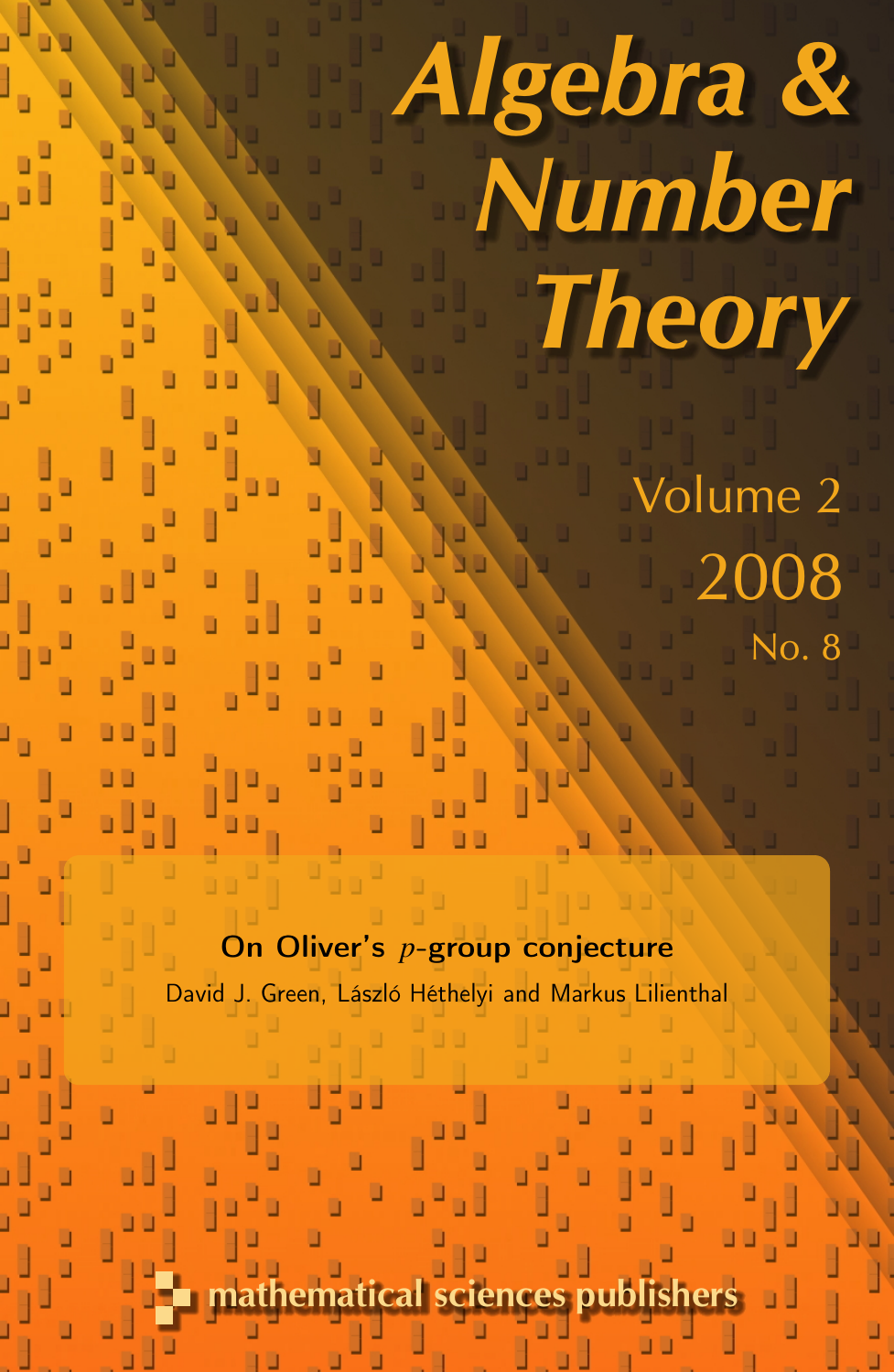# On Oliver's *p*-group conjecture

David J. Green, László Héthelyi and Markus Lilienthal

Let *S* be a *p*-group for an odd prime *p*. B. Oliver conjectures that a certain characteristic subgroup  $\mathfrak{X}(S)$  always contains the Thompson subgroup  $J(S)$ . We obtain a reformulation of the conjecture as a statement about modular representations of *p*-groups. Using this we verify Oliver's conjecture for groups where  $S/\mathfrak{X}(S)$  has nilpotence class at most two.

# 1. Introduction

The recently introduced concept of a *p*-local finite group seeks to provide a treatment of the *p*-local structure of a finite group *G* which does not refer directly to the group *G* itself and yet retains enough information to construct the *p*-localisation of the classifying space *BG*. Ideally one could then associate a *p*-local classifying space to a *p*-block of *G*, and to certain exotic fusion systems. See the survey article by Broto, Levi and Oliver [\[2004\]](#page-9-0) for an introduction to this area.

A key open question about *p*-local finite groups is whether or not there is a unique centric linking system associated to each saturated fusion system. Oliver showed that this would follow from a conjecture about higher limits (see [\[Oliver](#page-9-1) [2004,](#page-9-1) Conjecture 2.2]) and that for odd primes this higher limits conjecture would in turn follow from a purely group-theoretic conjecture:

Conjecture [\[Oliver 2004,](#page-9-1) Conjecture 3.9]. *Let S be a p-group for an odd prime p. Then*

$$
J(S) \leq \mathfrak{X}(S),
$$

*where J* (*S*) *is the Thompson subgroup generated by all elementary abelian p*subgroups whose rank is the p-rank of S, and  $\mathfrak{X}(S)$  is the Oliver subgroup de*scribed in [Section 2.](#page-3-0)*

Our main result on Oliver's conjecture is:

<span id="page-1-0"></span>**Theorem 1.1.** Let S be a p-group for an odd prime p. If  $S/\mathfrak{X}(S)$  has nilpotency *class at most two*, *then S satisfies Oliver's conjecture.*

Héthelyi was supported by the Hungarian Scientific Research Fund, OTKA grant T049 841.

*MSC2000:* 20D15.

*Keywords: p*-group, characteristic subgroup, Thompson subgroup, *p*-local finite group, Replacement Theorem.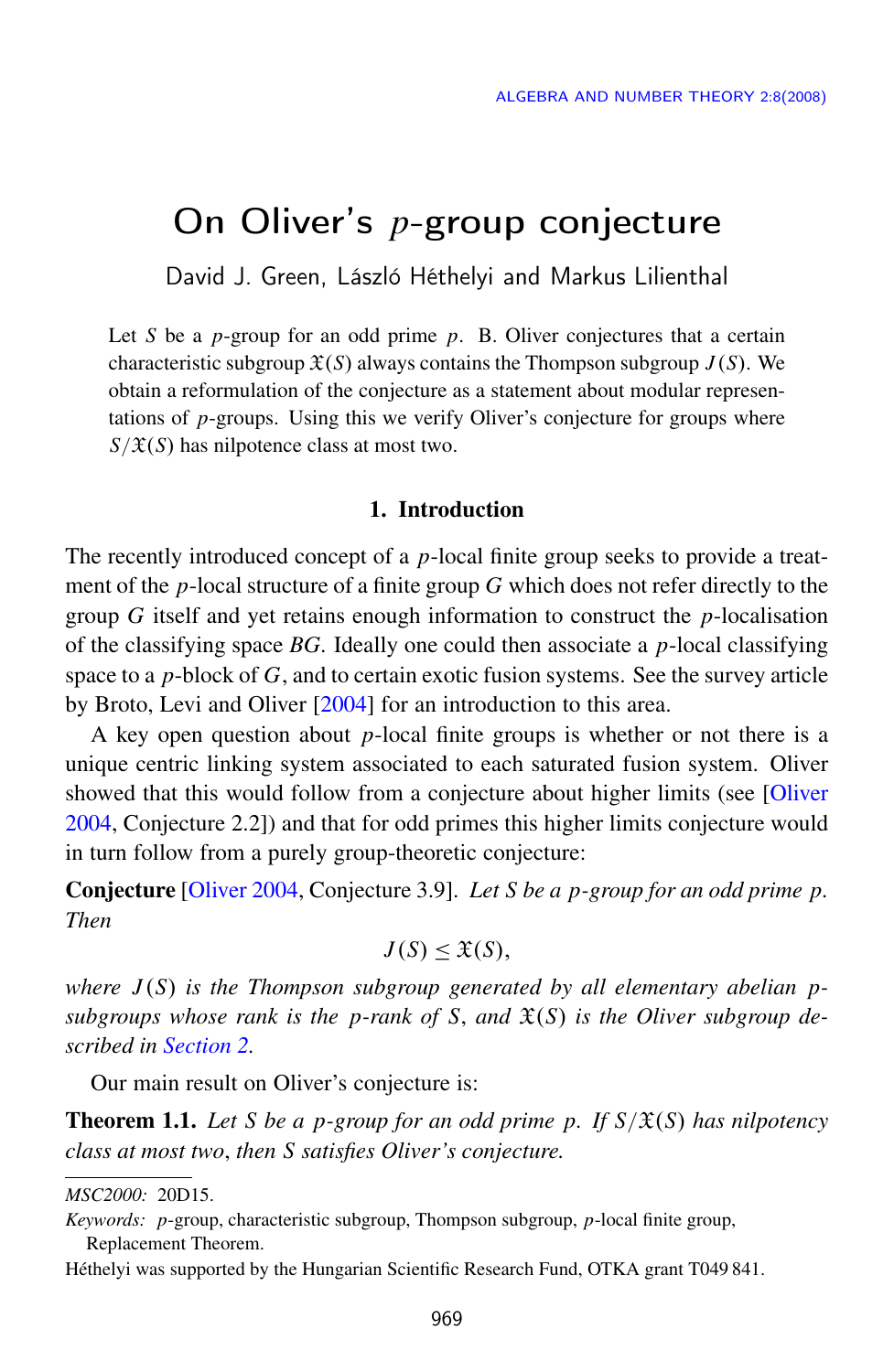Remark. This subsumes all three cases of Oliver's Proposition 3.7 in the first case  $\mathfrak{X}(S) \geq J(S)$ .

The proof of [Theorem 1.1](#page-1-0) depends on a reformulation of Oliver's conjecture, for which we need to recall the terms *F*-module and offender. See for example [\[Meier](#page-9-2)[frankenfeld and Stellmacher 2006\]](#page-9-2) for recent results about offenders.

Definition [\[Gorenstein et al. 1994,](#page-9-3) Definition 26.5]. Let *G* be a finite group and *V* a faithful  $\mathbb{F}_p$ *G*-module. If there exists a nonidentity elementary abelian *p*-subgroup  $E \leq G$  which satisfies the inequality  $|E||C_V(E)| \geq |V|$ , then *V* is called an *Fmodule* for *G*, and *E* an *offending subgroup*.

Remark. *F*-module is short for "failure of (Thompson) factorization module". Another way to phrase the inequality is  $\dim(V) - \dim(V^E) \leq \text{rank}(E)$ .

We will always take *G* to be a nontrivial *p*-group. Hence the  $\mathbb{F}_p$ *G*-module *V* is faithful if and only if it is faithful as a module for  $\Omega_1(Z(G))$ . We shall be interested in the stronger condition:

<span id="page-2-0"></span>(PS) The restriction of *V* to each central order *p* subgroup has a nontrivial projective summand.

Remark. Projective and free are equivalent here. We are grateful to the referee for suggesting this formulation of the property. Another formulation is that every central order *p* element operates with minimal polynomial  $(X - 1)^p$ : equivalence follows from the standard properties of the Jordan normal form.

<span id="page-2-2"></span>**Theorem 1.2.** Let  $G \neq 1$  be a finite p-group. Then Oliver's conjecture holds *for every finite p-group S with*  $S/\mathfrak{X}(S) \cong G$  *if and only if G has no F-modules satisfying* [\(PS\)](#page-2-0)*.*

<span id="page-2-1"></span>**Conjecture 1.3.** Let p be an odd prime and  $G \neq 1$  a finite p-group. Then G has *no F -modules which satisfy* [\(PS\)](#page-2-0)*.*

<span id="page-2-3"></span>Corollary 1.4. *Conjecture* [1.3](#page-2-1) *is equivalent to Oliver's Conjecture* 3.9*.*

We prove [Theorem 1.1](#page-1-0) by verifying [Conjecture 1.3](#page-2-1) for groups of class at most two. For this we need this result:

**Definition** (See [\[Glauberman 1972\]](#page-9-4)). Let *V* be a faithful  $\mathbb{F}_p$ *G*-module. A non*identity element g* ∈ *G* is called *quadratic* if  $(g - 1)^2 V = 0$ .

<span id="page-2-4"></span>Theorem 1.5. *Suppose that p is an odd prime*, *G is a p-group of nilpotence class at most two*, *and V is a faithful* F*pG-module. If G contains a quadratic element*, *then so does*  $\Omega_1(Z(G))$ *.*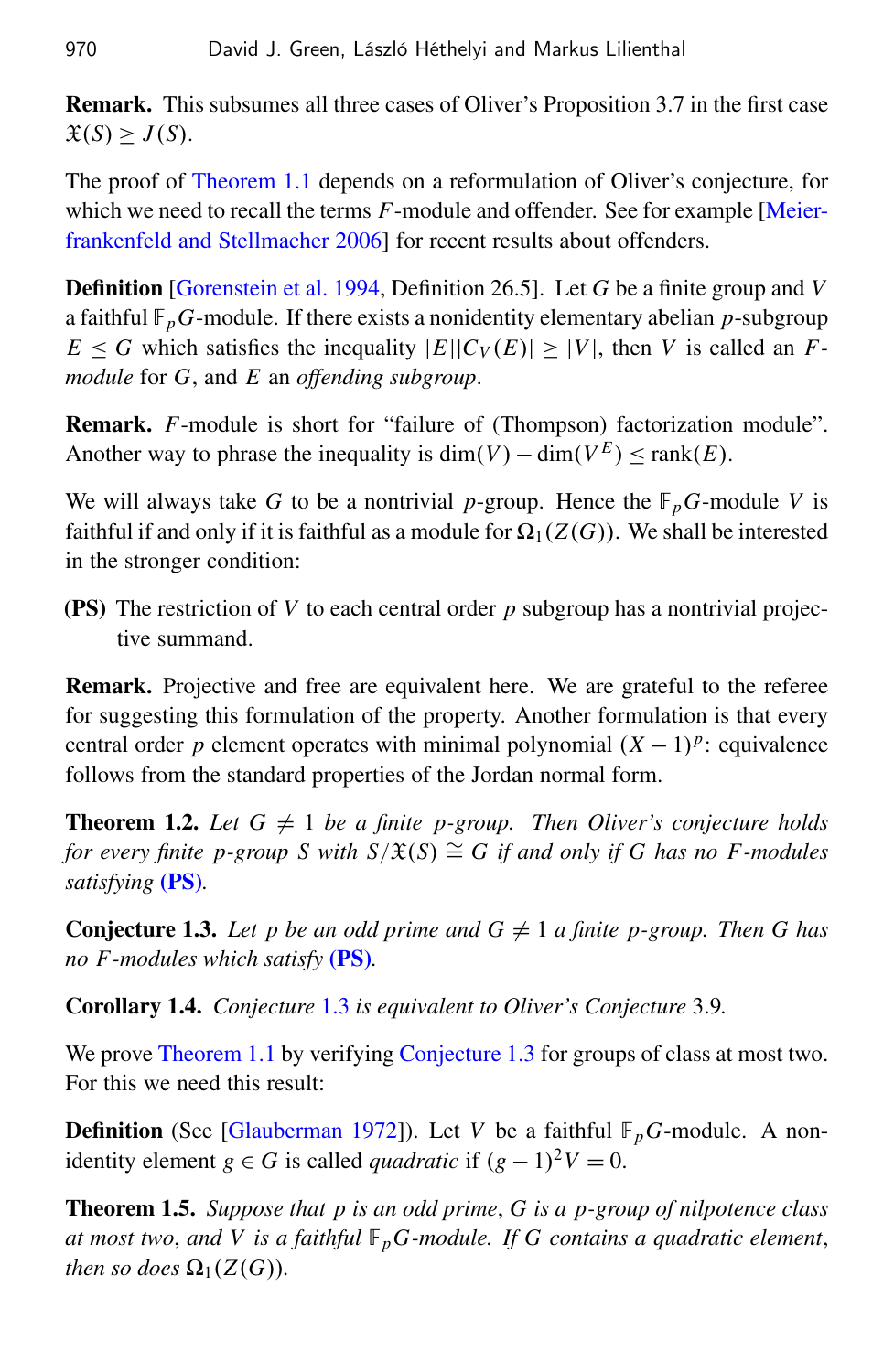*Structure of the paper.* We prove [Theorem 1.2](#page-2-2) and [Corollary 1.4](#page-2-3) in [Section 2.](#page-3-0) In [Section 3](#page-4-0) we derive a consequence of the Replacement Theorem, [Theorem 3.3.](#page-5-0) Then in [Section 4](#page-6-0) we prove Theorems [1.5](#page-2-4) and [1.1.](#page-1-0) Finally in [Section 5](#page-7-0) we discuss a class three example which cannot be handled using [Theorem 3.3.](#page-5-0)

# 2. The reformulation of Oliver's conjecture

<span id="page-3-0"></span>For the convenience of the reader we start by recapping the definition and elementary properties of  $\mathfrak{X}(S)$ , as given in [\[Oliver 2004,](#page-9-1) §3].

**Definition** [\[Oliver 2004,](#page-9-1) Definition 3.1]. Let *S* be a *p*-group and  $K \leq S$  a normal subgroup. A *Q*-series leading up to *K* consists of a series of subgroups

 $1 = Q_0 < Q_1 < \cdots < Q_n = K$ 

such that each  $Q_i$  is normal in  $S$ , and such that

$$
[\Omega_1(C_S(Q_{i-1})), Q_i; p-1] = 1
$$

holds for each  $1 \le i \le n$ . The unique largest normal subgroup of *S* which admits such a *Q*-series is called  $\mathfrak{X}(S)$ , the Oliver subgroup of *S*.

<span id="page-3-2"></span>**Lemma 2.1** (Oliver). If  $1 = Q_0 \leq Q_1 \leq \cdots \leq Q_n = K$  is such a Q-series and  $H \triangleleft G$  also admits a Q-series, then there is a Q-series leading up to HK which *starts with*  $Q_0, \ldots, Q_n$ .

*Hence there is indeed a unique largest subgroup admitting a Q-series*, *and this subgroup* X(*S*) *is characteristic in S. In addition*, X(*S*) *is centric in S*: *recall that*  $P \leq S$  *is centric if*  $C_S(P) = Z(P)$ *.* 

*Proof.* See [\[Oliver 2004,](#page-9-1) pp. 334–5]. □

Now we can start to derive the reformulation of Oliver's conjecture.

<span id="page-3-1"></span>**Lemma 2.2.** Let *S* be a finite p-group with  $\mathfrak{X}(S) < S$ . Then the induced action of  $G := S/\mathfrak{X}(S)$  *on*  $V := \Omega_1(Z(\mathfrak{X}(S)))$  *satisfies* [\(PS\)](#page-2-0)*.* 

*Proof.* Pick  $g \in S$  such that  $1 \neq g\mathfrak{X}(S) \in \Omega_1(Z(G))$ . Then  $\langle \mathfrak{X}(S), g \rangle \vartriangleleft S$  and so  $[V, g; p-1] \neq 1$ , by maximality of  $\mathfrak{X}(S)$ . So the minimal polynomial of the action of *g* does not divide  $(X - 1)^{p-1}$ . But it has to divide  $(X - 1)^p = X^p - 1$ . So  $(X - 1)<sup>p</sup>$  is the minimal polynomial. This is the reformulation of [\(PS\)](#page-2-0). □

*Proof of [Theorem 1.2.](#page-2-2)* Suppose first that no *F*-module for *G* satisfies [\(PS\)](#page-2-0), and that  $S/\mathfrak{X}(S) \cong G$ . Let us prove Oliver's Conjecture for *G*. By [Lemma 2.2](#page-3-1) the induced action of *G* on  $V := \Omega_1(Z(\mathfrak{X}(S)))$  satisfies [\(PS\)](#page-2-0), so by assumption there are no offending subgroups.

Let  $E \leq S$  be an elementary abelian subgroup not contained in  $\mathfrak{X}(S)$ . It suffices for us to show that  $\mathfrak{X}(S)$  contains an elementary abelian subgroup of greater rank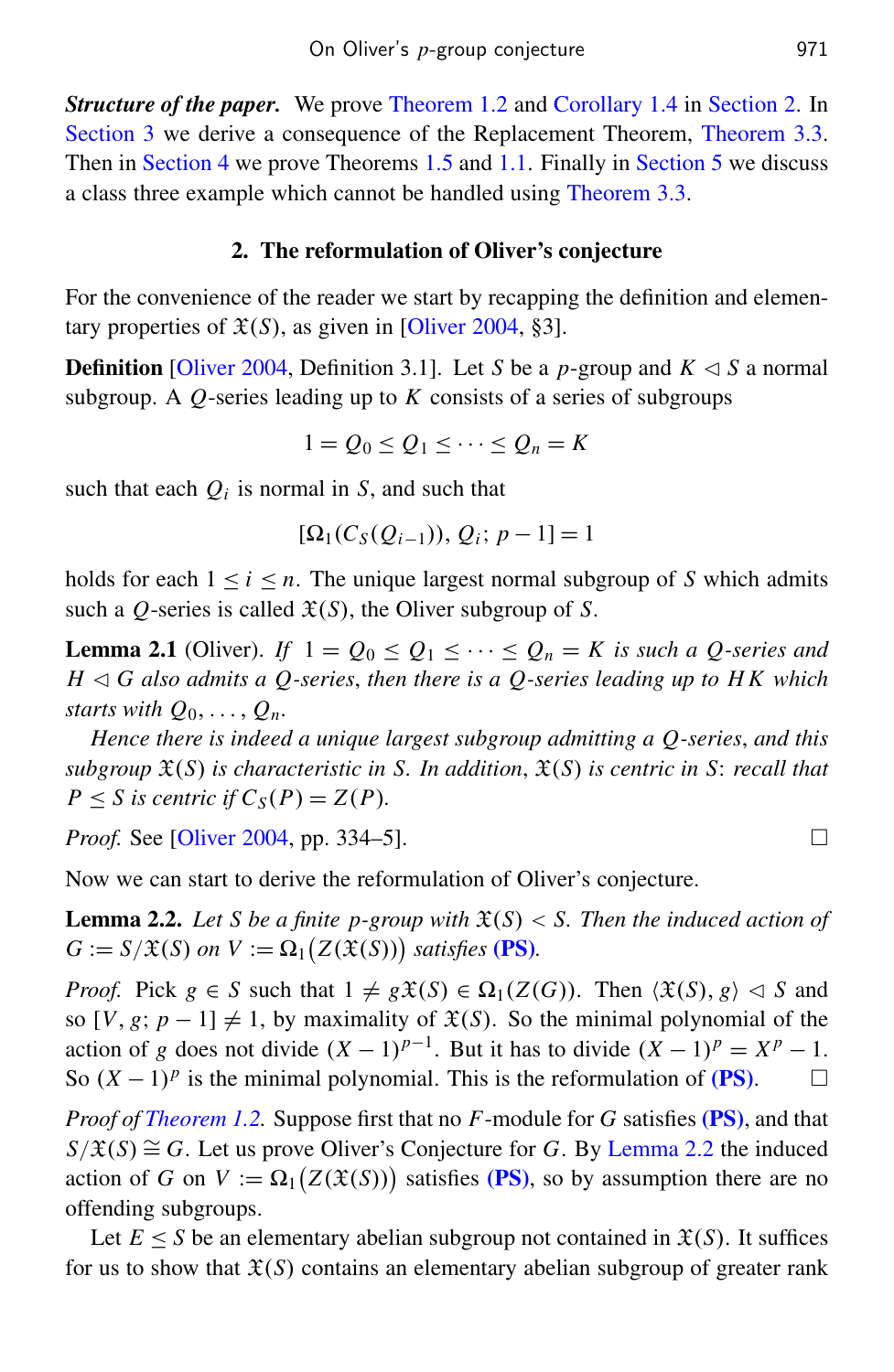than *E*. We can split *E* up as  $E = E_1 \times E_2 \times E_3$ , with  $E_1 = E \cap V \le V^E$  and  $E_1 \times E_2 = E \cap \mathfrak{X}(S)$ . By assumption,  $1 \neq E_3$  embeds in  $S/\mathfrak{X}(S) \cong G$ . As there are no offenders, we have  $\dim(V) - \dim(V^{E_3}) > \text{rank}(E_3)$ . But  $V^{E_3} = V^{E}$ . So  $V \times E_2$  lies in  $\mathfrak{X}(S)$  and has greater rank than *E*.

Conversely suppose that the  $\mathbb{F}_p$ *G*-module *V* is an *F*-module and satisfies [\(PS\)](#page-2-0). Set *S* to be the semidirect product  $S = V \rtimes G$  defined by this action. From [Lemma](#page-4-1) [2.3](#page-4-1) below we see that  $V = \mathfrak{X}(S)$ . As *V* is an *F*-module, there is an offender: an elementary abelian subgroup  $1 \neq E$  ≤ *G* with dim(*V*) − dim( $V^E$ ) ≤ rank(*E*). This means that  $W := V^E \times E$  is an elementary abelian subgroup which does not lie in *V* =  $\mathfrak{X}(S)$  but does have rank at least as great as that of  $\mathfrak{X}(S)$ . So *W*  $\leq J(S)$  and therefore  $J(S) \nleq \mathfrak{X}(S)$ .  $\mathfrak{X}(S)$ .

<span id="page-4-1"></span>Lemma 2.3. *Suppose that V is an* F*pG-module which satisfies* [\(PS\)](#page-2-0)*. Let S be the semidirect product*  $S = V \rtimes G$  *defined by this action. Then*  $V = \mathfrak{X}(S)$ *.* 

*Proof.* First we prove that *V* is a maximal normal abelian subgroup of *S*: clearly it is abelian and normal. If *A* is a normal abelian subgroup strictly containing *V*, then  $A = V \rtimes H$  for some nontrivial abelian  $H \lhd G$ . As *H* is nontrivial and normal it contains an order  $p$  element  $g$  of  $Z(G)$ . Since  $V$  satisfies [\(PS\)](#page-2-0), it follows that *g* acts on *V* with minimal polynomial  $(X - 1)^p$ . But that is a contradiction, as *A* is abelian. So *V* is indeed maximal normal abelian.

We now argue as in the proof of Oliver's Lemma 3.2. Since *V* is maximal normal abelian, it is centric in *S*: for if not then  $V < C_S(V) < S$ , and so  $C_S(V)/V$ has nontrivial intersection with the centre of  $S/V$ . Picking an  $x \in C_S(V)$  whose image in  $C_S(V)/V$  is a nontrivial element of this intersection, we obtain a strictly larger normal abelian subgroup  $\langle V, x \rangle$ , a contradiction. Hence  $\Omega_1(C_S(V)) = V$ .

Moreover, since *V* is normal abelian and  $p > 2$ , there is a *Q*-series  $1 < V$ . So by [Lemma 2.1](#page-3-2) there is a *Q*-series leading up to  $\mathfrak{X}(S)$  with  $Q_1 = V$ . If  $V < \mathfrak{X}(S)$  then there is  $Q_1 < Q_2 \triangleleft S$  with  $[V, Q_2; p-1] = 1$ . But this cannot happen, because by the argument of the first paragraph of this proof there is a  $g \in Q_2$  whose action on *V* has minimal polynomial  $(X - 1)^p$ . So  $V = \mathfrak{X}(S)$ . □

*Proof of [Corollary 1.4.](#page-2-3)* Immediate from [Theorem 1.2.](#page-2-2) If  $\mathfrak{X}(S) = S$  then Oliver's Conjecture holds automatically.

#### 3. The Replacement Theorem

<span id="page-4-0"></span>We shall need the following lemma, which is a special case of the Replacement Theorem and its proof in [\[Huppert and Blackburn 1982,](#page-9-5) X, 3.3].

<span id="page-4-2"></span>**Lemma 3.1.** *Suppose that*  $G \neq 1$  *is elementary abelian, that* V *is a faithful*  $\mathbb{F}_p G$ *module*, *and that G contains no quadratic elements. Let us write*

$$
T = \{(H, W) \mid H \le G \text{ and } W \text{ is a subspace of } V^H\}.
$$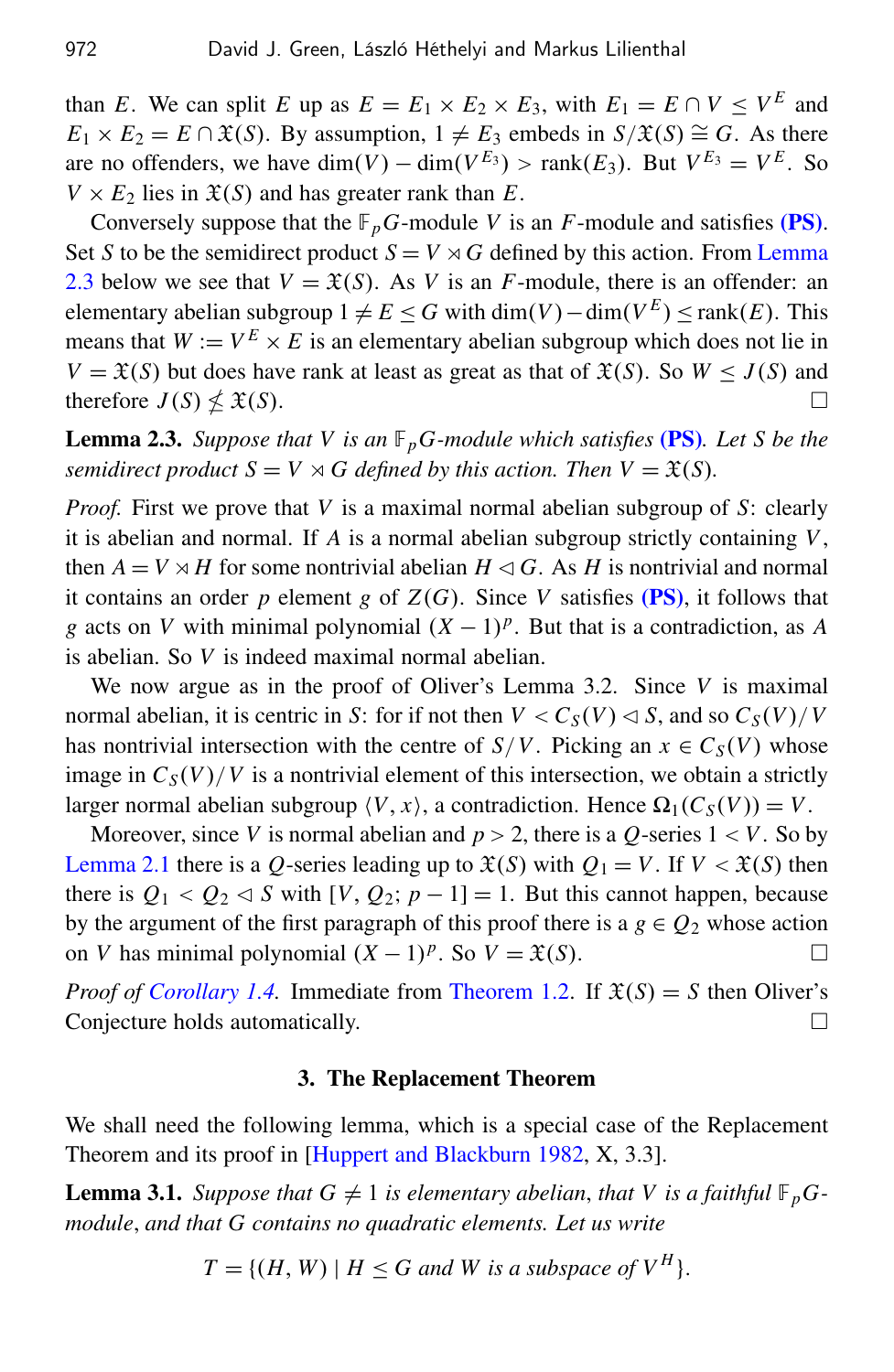*Suppose that*  $(H, W) \in T$  *with*  $H \neq 1$ *. Then there is*  $(K, U) \in T$  *with*  $K < H$ *,*  $W \subsetneq U \subsetneq V$  and  $|H \times W| = |K \times U|$ .

*Proof.* Let us set

$$
I = \{v \in V \mid (h - 1)v \in W \text{ for every } h \in H\},\
$$
  

$$
J = \{v \in V \mid (h - 1)v \in I \text{ for every } h \in H\}.
$$

If  $1 \neq h$  ∈ *H* then  $(h - 1)^2 v \neq 0$  for some  $v \in V$ . Then  $v \notin I$ , for otherwise  $(h-1)v \in W$  and so  $(h-1)^2v = 0$ . So  $I \subsetneq V$ , and therefore  $W \subsetneq I \subsetneq J$  by the usual orbit length argument. Pick  $v_0 \in J \setminus I$  and set *U* to be the subspace spanned by *W* and { $(h-1)v_0 | h ∈ H$ }. Set  $K = {h ∈ H | (h-1)v_0 ∈ W}$ . So  $U ⊇ W$  by choice of  $v_0$ . Also  $U \subseteq I \subsetneq V$ . If  $h, h' \in H$  then

<span id="page-5-1"></span>
$$
(hh'-1)v_0 = (h-1)v_0 + (h'-1)v_0 + (h-1)(h'-1)v_0,
$$

and so

$$
(hh'-1)v_0 \equiv (h-1)v_0 + (h'-1)v_0 \pmod{W}.
$$
 (3-1)

So  $K \leq H$ , and in fact  $K \leq H$  by choice of  $v_0$ . By [\(3-1\)](#page-5-1) it also follows that  $|H: K| = p^r$  for  $r = \dim U - \dim W$ . Finally  $U \subseteq V^K$ , for if  $k \in K$  and  $u \in U$ , then

$$
u = \sum_{h \in H} \lambda_h (h - 1) v_0 + w
$$

for suitable  $\lambda_h \in \mathbb{F}_p$ ,  $w \in W$ . So

$$
(k-1)u = \sum_{h \in H} \lambda_h (h-1)(k-1)v_0 = 0,
$$

since  $(k-1)v_0 \in W \subset V^H$ . *H* . □

<span id="page-5-2"></span>**Corollary 3.2.** Suppose as in [Lemma 3.1](#page-4-2) that  $(H, W) \in T$  and  $H \neq 1$ . Then  $|H \times W|$  < |*V*|*.* 

*Proof.* By induction on |*H*|. By the lemma we may reduce |*H*| whilst keeping  $|H \times W|$  constant. This process only stops when we arrive at  $(K, U)$  with  $K = 1$ . But  $U \subset V$  by the lemma.

The following result is presumably well known to those familiar with Thompson factorization.

<span id="page-5-0"></span>Theorem 3.3. *Suppose that p is an odd prime*, *G is a finite group*, *V is a faithful*  $\mathbb{F}_p$ *G-module, and*  $E \leq G$  *is a nonidentity elementary abelian p-subgroup. If E is an offender*, *then it must contain a quadratic element.*

*Proof.* Without loss of generality  $E = G$ . Apply [Corollary 3.2](#page-5-2) to the pair

$$
(G, V^G) \in T.
$$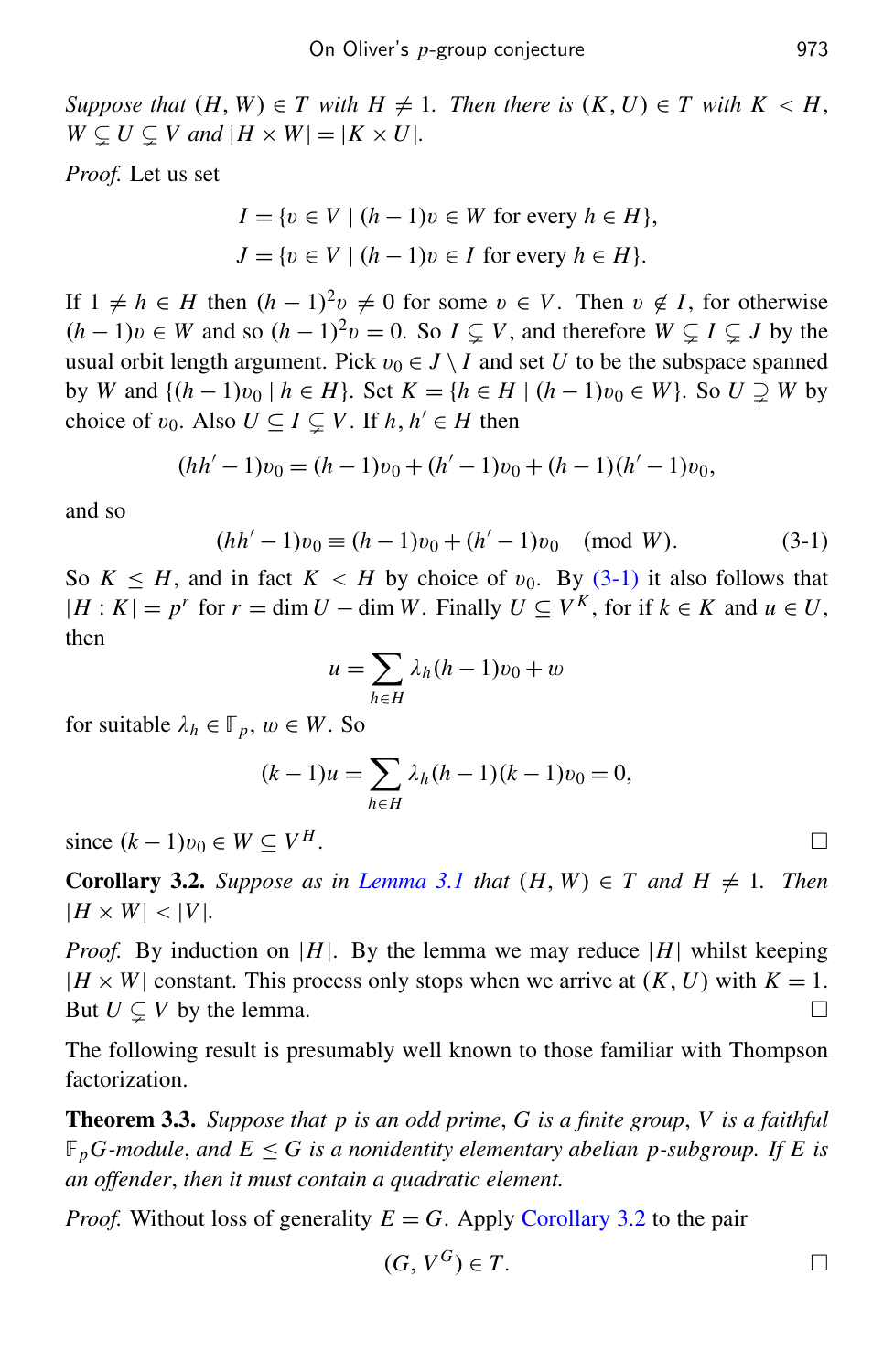Remark. Pursuing this direction further, it might be worthwhile to investigate potential applications of the  $P(G, V)$ -theorem in the theory of *p*-local finite groups. The properties of the Thompson subgroup  $J(S)$  which Chermak describes in his comments on the motivation for the  $P(G, V)$ -theorem [\[Chermak 1999,](#page-9-6) Remark 2] are the same properties which led to  $J(S)$  featuring in Oliver's conjecture. And Timmesfeld's Replacement Theorem plays an important part in the proof of the  $P(G, V)$ -theorem.

#### 4. Nilpotence class at most two

<span id="page-6-2"></span><span id="page-6-0"></span>We can now start work on the proof of [Theorem 1.1.](#page-1-0)

**Lemma 4.1.** *Suppose that p is an odd prime, that*  $G \neq 1$  *is a finite p-group, and that V is a faithful*  $\mathbb{F}_p$ *G-module. Suppose that*  $A, B \in G$  *are such that*  $C := [A, B]$ *is a nontrivial element of*  $C_G(A, B)$ *. If C is nonquadratic, then so are A and B.* 

*Proof.* By symmetry it suffices to prove that *B* is nonquadratic. So suppose that *B* is quadratic. Denote by  $\alpha$ ,  $\beta$ ,  $\gamma$  the action matrices on *V* of *A* − 1, *B* − 1 and *C* − 1 respectively.

<span id="page-6-1"></span>By assumption we have  $\gamma^2 \neq 0$  and  $\beta^2 = 0$ . As *C* commutes with *A* and *B*, we have  $\alpha \gamma = \gamma \alpha$  and  $\beta \gamma = \gamma \beta$ . Since  $[A, B] = C$ , we have  $AB = BAC$  and therefore

$$
\alpha\beta - \beta\alpha = \gamma (1 + \beta + \alpha + \beta\alpha). \tag{4-1}
$$

Evaluating  $\beta \cdot (4-1) \cdot \beta$  $\beta \cdot (4-1) \cdot \beta$  $\beta \cdot (4-1) \cdot \beta$ , we deduce that  $\gamma \beta \alpha \beta = 0$ . So when we evaluate  $\beta \cdot (4-1) +$  $(4-1)\cdot\beta$  $(4-1)\cdot\beta$ , we find that  $\gamma(2\beta+\beta\alpha+\alpha\beta)=0$ . Let us write  $\lambda=-\frac{1}{2}$  $\frac{1}{2}$  and  $\delta = \gamma \beta$ . Then we have

$$
\delta = \lambda(\delta \alpha + \alpha \delta).
$$

From this one sees by induction upon  $r > 1$  that

$$
\delta = \lambda^r \sum_{s=0}^r \binom{r}{s} \alpha^s \delta \alpha^{r-s}.
$$

Since the order of *A* is a power of *p*, it follows that  $(A-1)$  and its action matrix  $\alpha$ are nilpotent. From this we deduce that  $\delta = 0$ , that is  $\gamma \beta = 0$ . Applying this to  $\gamma$  · [\(4-1\)](#page-6-1) we see that  $\gamma^2(1+\alpha) = 0$ . As  $\alpha$  is nilpotent it follows that  $\gamma^2 = 0$ , a contradiction. So  $\beta^2 \neq 0$  after all.

*Proof of [Theorem 1.5.](#page-2-4)* We suppose that  $\Omega_1(Z(G))$  has no quadratic elements, and show that *G* has none either. Suppose  $1 \neq B \in Z(G)$ . Then there is an  $r > 0$  with  $1 ≠ B^{p^r} ∈ \Omega_1(Z(G))$ . So  $B^{p^r}$  is not quadratic. Hence  $(B-1)^{2p^r} = (B^{p^r} - 1)^2$  has nonzero action. So  $(B-1)^2$  has nonzero action, and  $Z(G)$  contains no quadratic elements.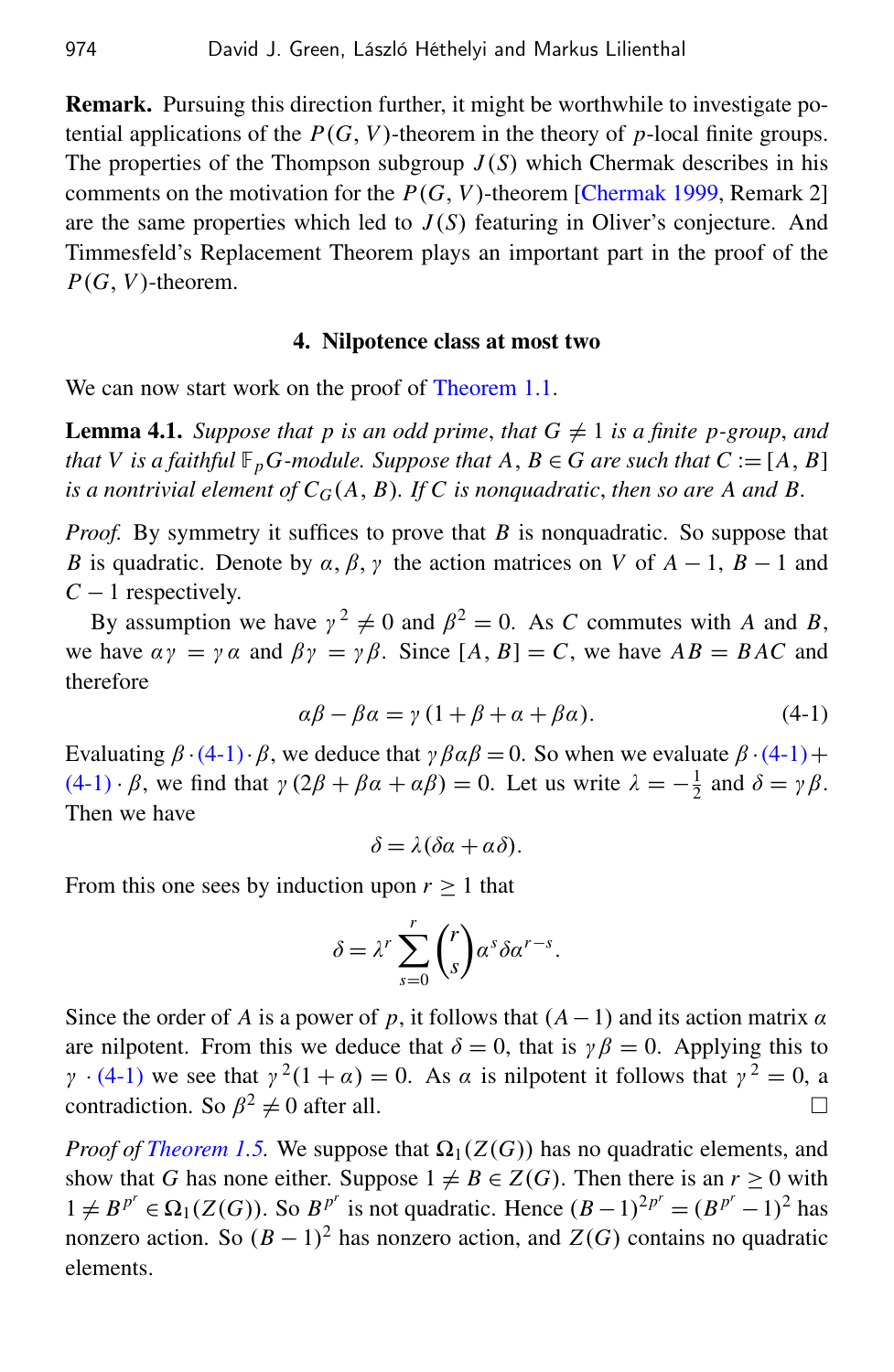If  $B \notin Z(G)$  then the nilpotency class is two and there is an element  $A \in G$  with  $1 \neq [A, B] \in Z(G)$ . So  $(B - 1)^2$  has nonzero action by [Lemma 4.1.](#page-6-2) □

<span id="page-7-1"></span>**Corollary 4.2.** *Suppose that p is an odd prime,*  $G \neq 1$  *a finite p-group and V an* F*pG-module which satisfies* [\(PS\)](#page-2-0)*. If the nilpotence class of G is at most two then V cannot be an F -module.*

*Proof.* As  $p$  is odd, condition [\(PS\)](#page-2-0) means that there are no quadratic elements in  $\Omega_1(Z(G))$ . Then [Theorem 1.5](#page-2-4) says that there are no quadratic elements in G. So by [Theorem 3.3](#page-5-0) there are no offenders.

*Proof of [Theorem 1.1.](#page-1-0)* Follows from [Corollary 4.2](#page-7-1) and [Theorem 1.2](#page-2-2) if  $\mathfrak{X}(S) < S$ . If  $\mathfrak{X}(S) = S$  then there is nothing to prove.

## 5. A class 3 example

<span id="page-7-0"></span>[Theorem 1.5](#page-2-4) was a key step in the proof of [Theorem 1.1.](#page-1-0) We now give an example which shows that [Theorem 1.5](#page-2-4) does not apply to groups of nilpotence class three.

Let *G* be the semidirect product  $G = K \rtimes L$ , where the  $K = \mathbb{F}_3^3$  is elementary abelian of order  $3^3$ ,  $L = \langle A \rangle$  is cyclic of order 3, and the action of *L* on  $v \in K$  is given by

$$
A v A^{-1} = \begin{pmatrix} 1 & 1 & 0 \\ 0 & 1 & 1 \\ 0 & 0 & 1 \end{pmatrix} \cdot v.
$$

Observe that *G* is isomorphic to the wreath product  $C_3 \wr C_3$ , as the action of *A* permutes the following basis of *K* cyclically:  $(0, 0, 1)$ ,  $(0, 1, 1)$ ,  $(1, 2, 1)$ .

Setting  $B = (0, 0, 1), C = (0, 1, 0)$  and  $D = (1, 0, 0)$  we obtain the following presentation of *G*, where we take [*A*, *B*] to mean  $ABA^{-1}B^{-1}$ .

$$
G = \left\langle A, B, C, D \mid A^3 = B^3 = C^3 = D^3 = 1, D \text{ central,}
$$
  
[B, C] = 1, [A, B] = C, [A, C] = D

From this we deduce that matrices  $\alpha, \beta, \gamma, \delta \in M_n(\mathbb{F}_3)$  induce a representation  $\rho: G \to GL_n(\mathbb{F}_3)$  with

$$
\rho(A) = 1 + \alpha
$$
,  $\rho(B) = 1 + \beta$ ,  $\rho(C) = 1 + \gamma$ ,  $\rho(D) = 1 + \delta$ ,

if and only if the following relations are satisfied, where  $[\alpha, \beta]$  now of course means  $\alpha\beta - \beta\alpha$ :

<span id="page-7-2"></span>
$$
\alpha^3 = \beta^3 = \gamma^3 = \delta^3 = 0,
$$
  
\n
$$
[\alpha, \delta] = [\beta, \delta] = [\gamma, \delta] = [\beta, \gamma] = 0,
$$
  
\n
$$
[\alpha, \beta] = \gamma (1 + \beta)(1 + \alpha), [\alpha, \gamma] = \delta(1 + \gamma)(1 + \alpha).
$$
\n(5-1)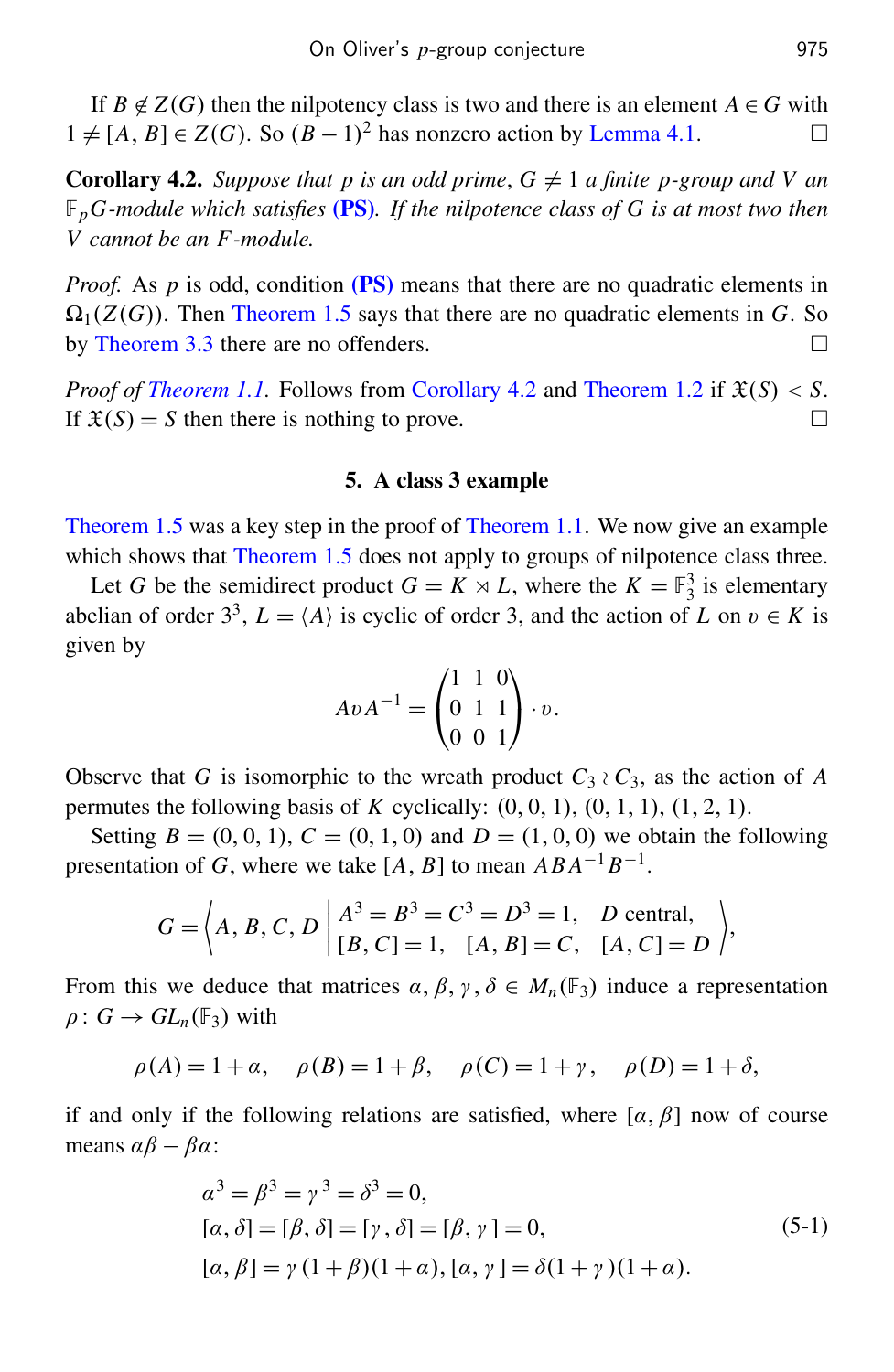Now we consider what it means for such a representation to satisfy  $(PS)$ . Here,

 $Z(G) = \langle D \rangle$ 

is cyclic of order 3. So we need both  $(\rho(D)-1)^2$  and  $(\rho(D^2)-1)^2$  to be nonzero. That is,  $\delta^2$  and  $(\delta^2 + 2\delta)^2 = \delta^2(1 + \delta + \delta^2)$  should both be nonzero. But  $1 + \delta + \delta^2$ is invertible, since  $\delta$  is nilpotent.

We deduce therefore that matrices  $\alpha$ ,  $\beta$ ,  $\gamma$ ,  $\delta \in GL_n(\mathbb{F}_3)$  induce a representation of *G* satisfying [\(PS\)](#page-2-0) if and only if they satisfy the inequality

<span id="page-8-1"></span>
$$
\delta^2 \neq 0 \tag{5-2}
$$

,

.

in addition to  $(5-1)$ .

Using GAP [\[2007\]](#page-9-7) we obtained the following matrices in  $GL_8(\mathbb{F}_3)$ . The reader is invited to check<sup>[1](#page-8-0)</sup> that they satisfy the relations  $(5-1)$  and  $(5-2)$ .

| $(0\; 0\; 1\; 0\; 0\; 0\; 0\; 0)$<br>0 0 0 1 0 0 0 0<br>00000002<br>0 0 0 0 0 0 0 1<br>0 0 0 0 0 1 0<br>0<br>0 0 0 0 0 0 0 1<br>000000000<br>(0 0 0 0 0 0 0 0)                               | 0 1 1 2 2 2 1<br>0 0 1 0 1 1 0 0<br>0 0 0 0 0 0 2 2<br>0 0 0 0 0 0 1 0<br>0 0 0 0 0 1 1<br>0<br>0 0 0 0 0 0 1 0<br>$0\;\; 0\;\; 0\;\; 0\;\; 0\;\; 0\;\; 0\;\; 0$<br>000000000      |
|----------------------------------------------------------------------------------------------------------------------------------------------------------------------------------------------|------------------------------------------------------------------------------------------------------------------------------------------------------------------------------------|
| (00001000)<br>0 0 0 0 0 1 0 0<br>0 0 0 0 0 0 1 0<br>000001<br>0 <sub>0</sub><br>,<br>0 0 0 0 0 0 0 0<br>0 0 0 0 0 0 0 0<br>0000000<br>0<br>00000<br>$\boldsymbol{0}$<br>$\theta$<br>$\theta$ | $(2\; 2\; 0\; 2\; 0\; 1\; 0\; 1)$<br>1 1 2 2 0 0 0 0<br>0 0 2 2 0 0 0 0<br>1 1 0 0 0 0<br>0<br>0 0 1 2 0 0 1 1<br>0 0 1 1 0 0 0 0<br>0 0 0 0 1<br>$\overline{0}$<br>0 0 0 0 0<br>0 |

Observe that  $\beta^2 = 0$ . So although this module satisfies [\(PS\)](#page-2-0), the elementary abelian subgroups  $\langle B \rangle$  and  $\langle B, C, D \rangle$  both contain *B*, a quadratic element. So we must find another way to show that they are not offenders: [Theorem 3.3](#page-5-0) does not apply.

Remark. More generally, we are not currently able to decide [Conjecture 1.3](#page-2-1) either way for the wreath product group  $H \wr C_3$ , where the group *H* on the bottom is an elementary abelian 3-group.

<span id="page-8-0"></span><sup>&</sup>lt;sup>1</sup>See [http://users.minet.uni-jena.de/](http://users.minet.uni-jena.de/~green/Documents/matTest.g)~green/Documents/matTest.g for a GAP script that performs these checks.